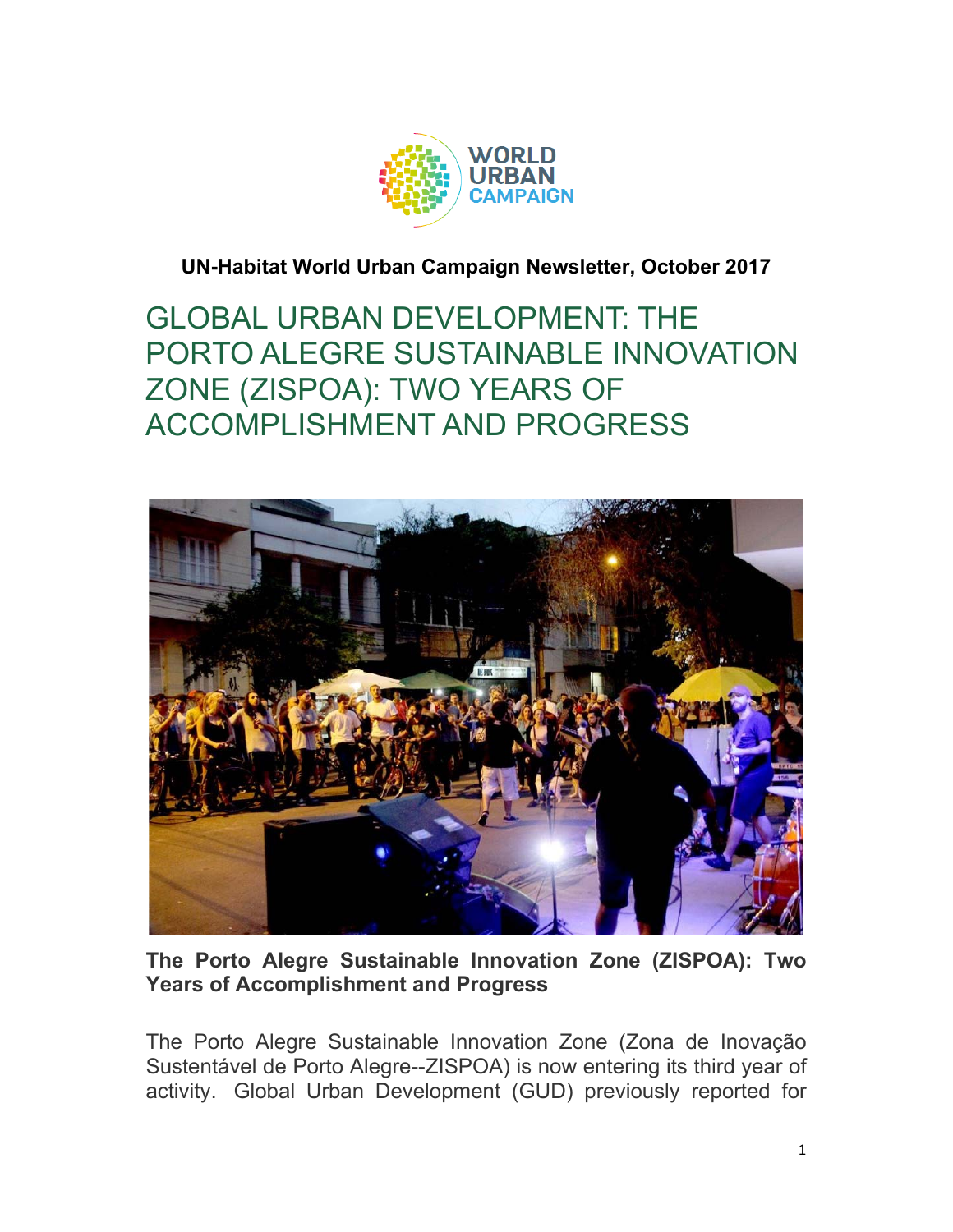the *WUC Newsletter* and World Urban Campaign Website in October 2015 when we began organizing ZISPOA, and again in September 2016 summarizing our first year of progress. In December 2016 we published a detailed article about ZISPOA in a Habitat III special issue ("A New Urban Paradigm: Pathways to Sustainable Development") of the United Nations Development Programme's (UNDP) international journal, *Policy in Focus.*



ZISPOA has accomplished many things during the past 12 months. For example, we recently completed our second consecutive year as a main partner with the Swedish Government and Nós Coworking to organize Sweden-Brazil Innovation Week in Porto Alegre. In October 2016, Sweden's Ambassador to Brazil, Per-Arne Hjelmborn, helped us launch a solar charging station for electric car sharing in ZISPOA, built by several local startups. During October 2017, Cecilia Lif, Counselor from the Swedish Embassy in Brasília, helped us inaugurate a major ZISPOA Bike-Friendly Festival and street fair, with exhibits and presentations by many bike organizations, businesses, and leaders such as Mobicidade, Pedal das Gurias, Vila Velô, Pedal da Inclusão, E-Bikes, PedAlegre, Bike PoA, and Porto Alegre City Council Member Marcelo Sgarbossa; with entertainment provided by the Marquise 51 Creative Hub; and with the support of Mayor Nelson Marchezan Jr. and the Porto Alegre City Government in helpfully closing the street to motor vehicle traffic for eight hours. Also, with leadership by Council Member Andre Carus (Chairman of the Health and Environment Commission), the Porto Alegre City Council officially recognized the boundaries of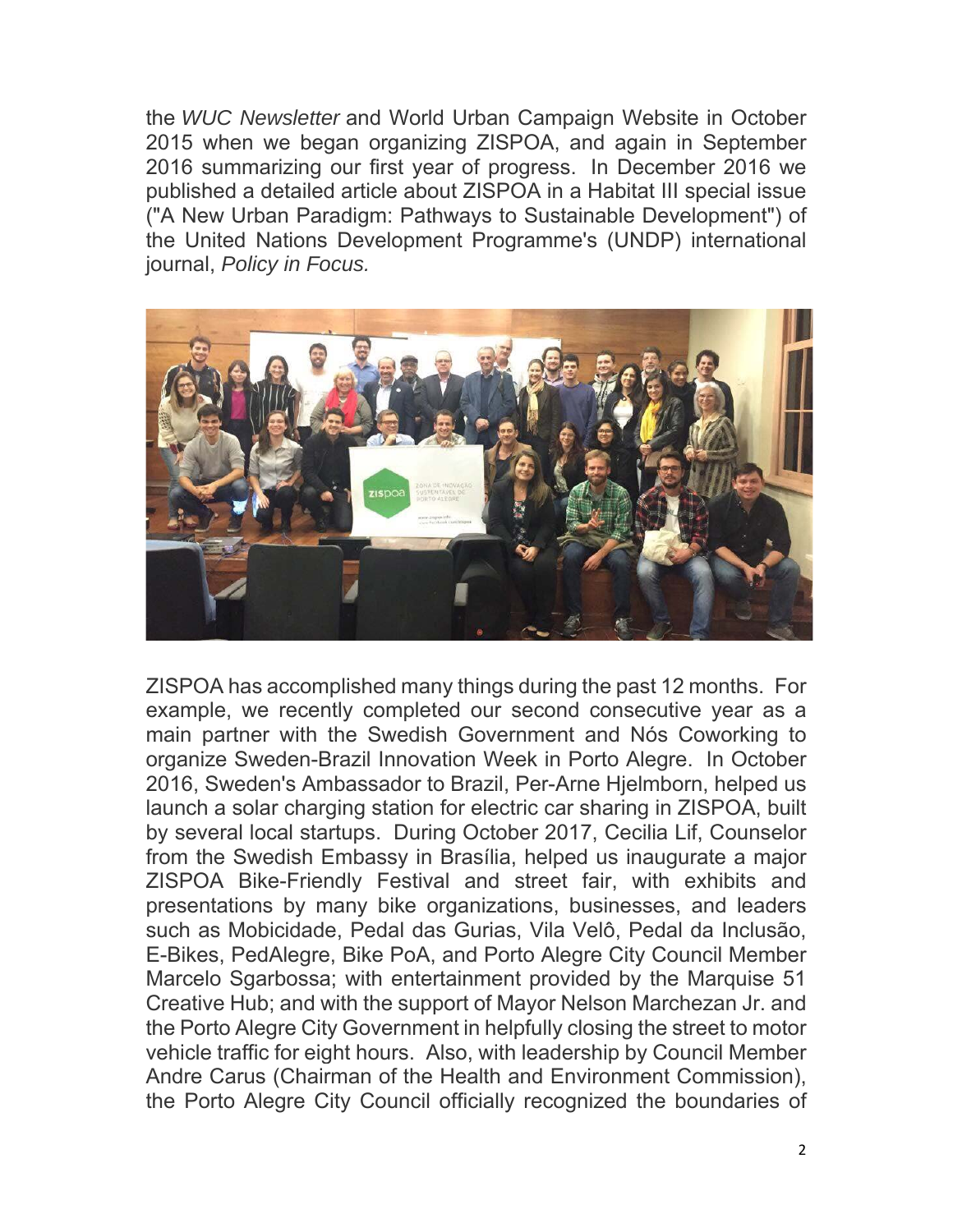ZISPOA, with the intention of providing more policy support including expedited permitting for sustainable innovation investments such as installing solar panels on buildings. In addition, we launched the Solar Post, a solar charging station for mobile phones and electronic devices at the Administration School of the Federal University of Rio Grande do Sul (UFRGS), built by local startup Elysia Energia Solar.

The theme of last year's lectures and seminars was sustainable cities, and this year's theme was sustainable mobility and sustainable energy, including multiple speeches by Mattias Goldmann, CEO of Fores, a sustainable innovation "think tank" in Sweden, and Professor Semida Silveira, who heads Energy and Climate Studies at the Royal Institute of Technology (KTH) in Stockholm. Last year ZISPOA worked with the the Swedish Institute and with Swedish Incubators and Science Parks on promoting sustainable mobility in Porto Alegre through the global Smart Living Challenge This year, we worked with them to organize the 7 Day Move Smart Challenge with nearly 100 people in Porto Alegre participating in two Work Labs and sharing their sustainable urban mobility choices every day for one week through videos and postings on Facebook, Instagram, and Twitter.

In March 2017, Professor Luiz Carlos Pinto da Silva Filho, Dean of the UFRGS Engineering School, invited Global Urban Development (GUD) to establish the ZISPOA Project at UFRGS. As a result, many professors and students are now more actively involved in a wide range of activities, including connecting ZISPOA Faculty Advisers with ZUNI (ZISPOA at Universities) for students. More then a dozen university courses at UFRGS, along with several courses at other universities such as PUCRS and Unisinos, have been working on ZISPOA research and action projects. For example, Professor Luis Felipe Nascimento's students at the UFRGS Administration School provided the leadership to create the Solar Post, and also played an active role supporting solar energy, electric car sharing, and the ZISPOA Bike-Friendly App. Professor Julio van der Linden's UFRGS Design students helped create logos and other visual images for ZISPOA projects and activities. Professor Darci Barnech Campani's UFRGS Engineering students helped improve sustainability and resource efficiency for Vila Velô, a startup bicycle store, bike service center, cafe, and meeting space in ZISPOA.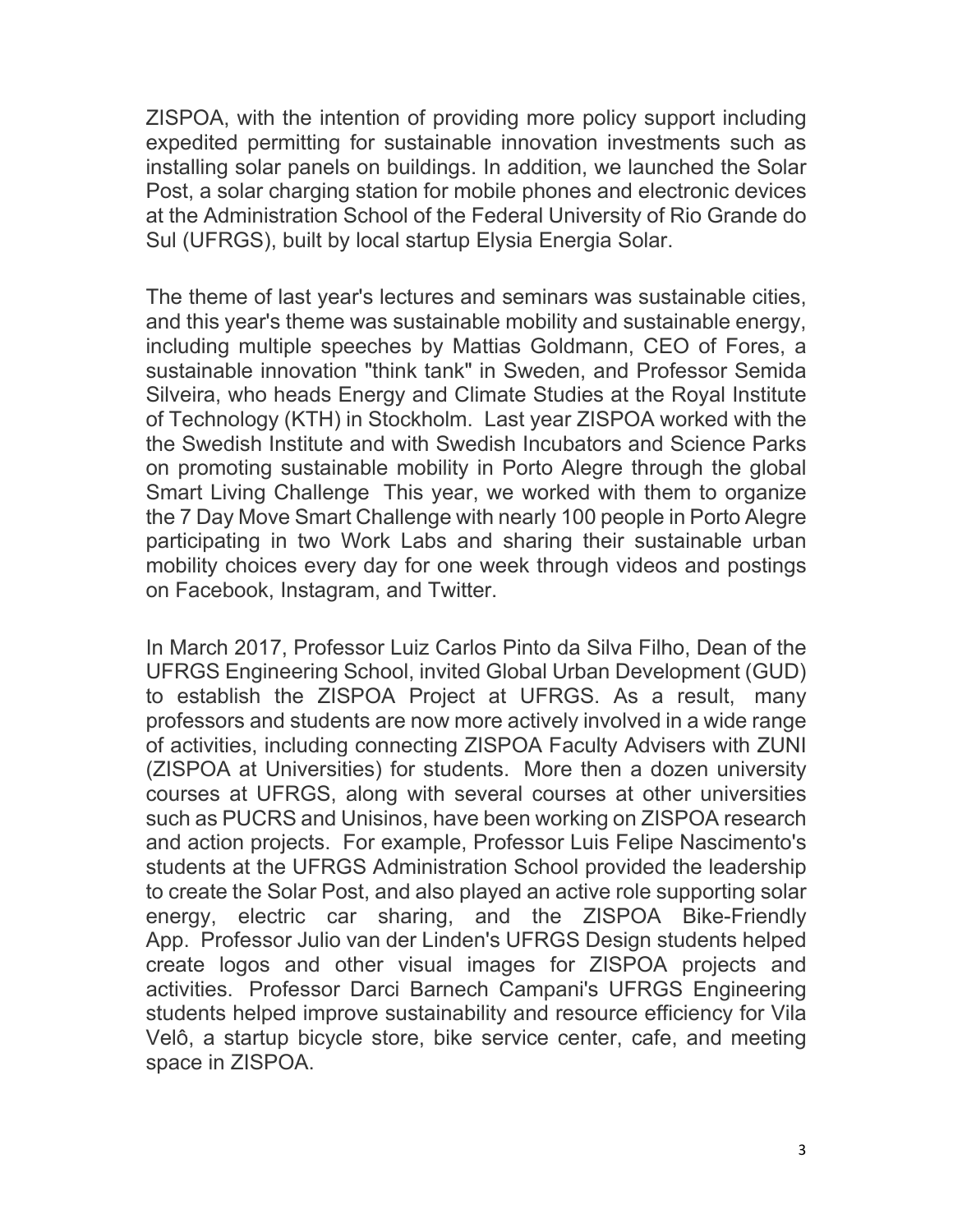

In addition to the ZISPOA Project at UFRGS, where we have office space at the Disaster Risk Management Research Center (GRID) and hold weekly ZIStalks (lectures) and monthly ZISPOA Stakeholders Meetings in the historic Centenario Building, during the past year we helped launch a new startup hub and co-working space in ZISPOA, Órbita Coworking, where we held a special monthly Green Drinks networking event during 2017 Sweden-Brazil Innovation Week, and where we will host another special Green Drinks on 11 November as part the 10-12 November UN-Habitat Urban Thinkers Campus in Porto Alegre. The theme of this GUD-ZISPOA campus is "Sustainable Innovation Zones (ZIS) as Catalysts for the New Urban Agenda, Sustainable Development Goals, and Paris Climate Agreement through Citizen Empowerment, Entrepreneurial Engagement, and Strategic Collaboration." Activities will take place at UFRGS, Órbita Coworking, and the Vila Flores Cultural Association, a dynamic collaborative space in ZISPOA and a key partner of GUD. During the Urban Thinkers Campus we will show and discuss three recent documentary films about the history and future of the sustainable innovation and creative collaboration movements in Porto Alegre: *Forever Gaia*, *Substantivo Femino*, and *Coletivas Criativas.*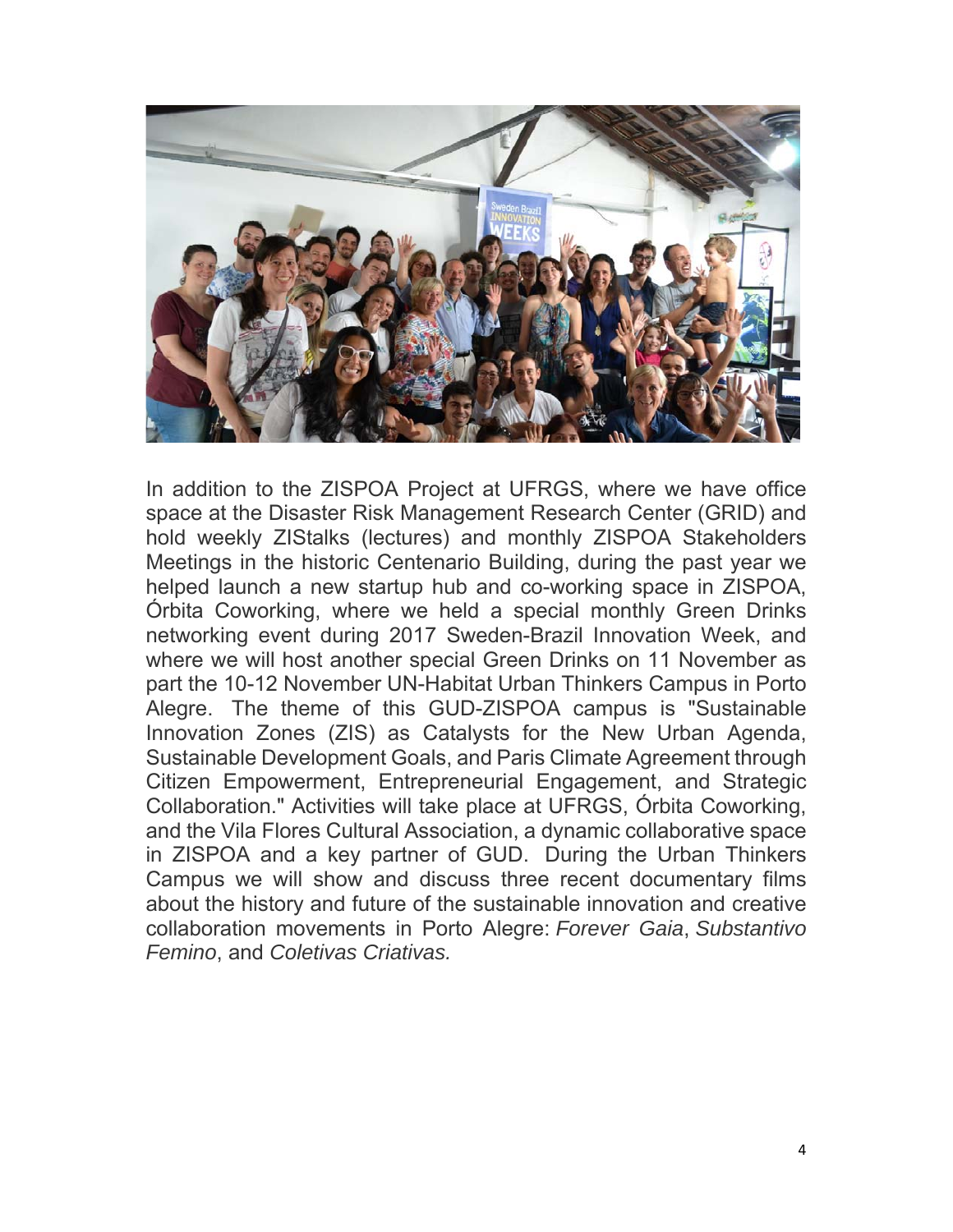

Over the past year ZISPOA transformed its initial six working groups focused on advancing our key elements -- Innovation and Technology, Entrepreneurship and Startups, Sustainability and Resource Efficiency, Creativity and Collaboration, Participatory Community Management, and Business-Friendly Environment -- into project-based action groups designed to accomplish our five major goals for becoming the most solar-powered, bike-friendly, energy-efficient, digitally connected, and renewable technology-friendly, circular economy in Latin America. These action groups include POA Solar, ZURB (ZISPOA Urbanism), ZUNI, Collaborative Business Workshops, Green Drinks, and others. Also, numerous sustainable businesses are thriving and startups are growing, such as Ecolite, Loop, Elysia Energia Solar, Reciclo, Young Energy, Ecotelhado, E-Bikes, MVM, Vila Velô, JAD, and many more.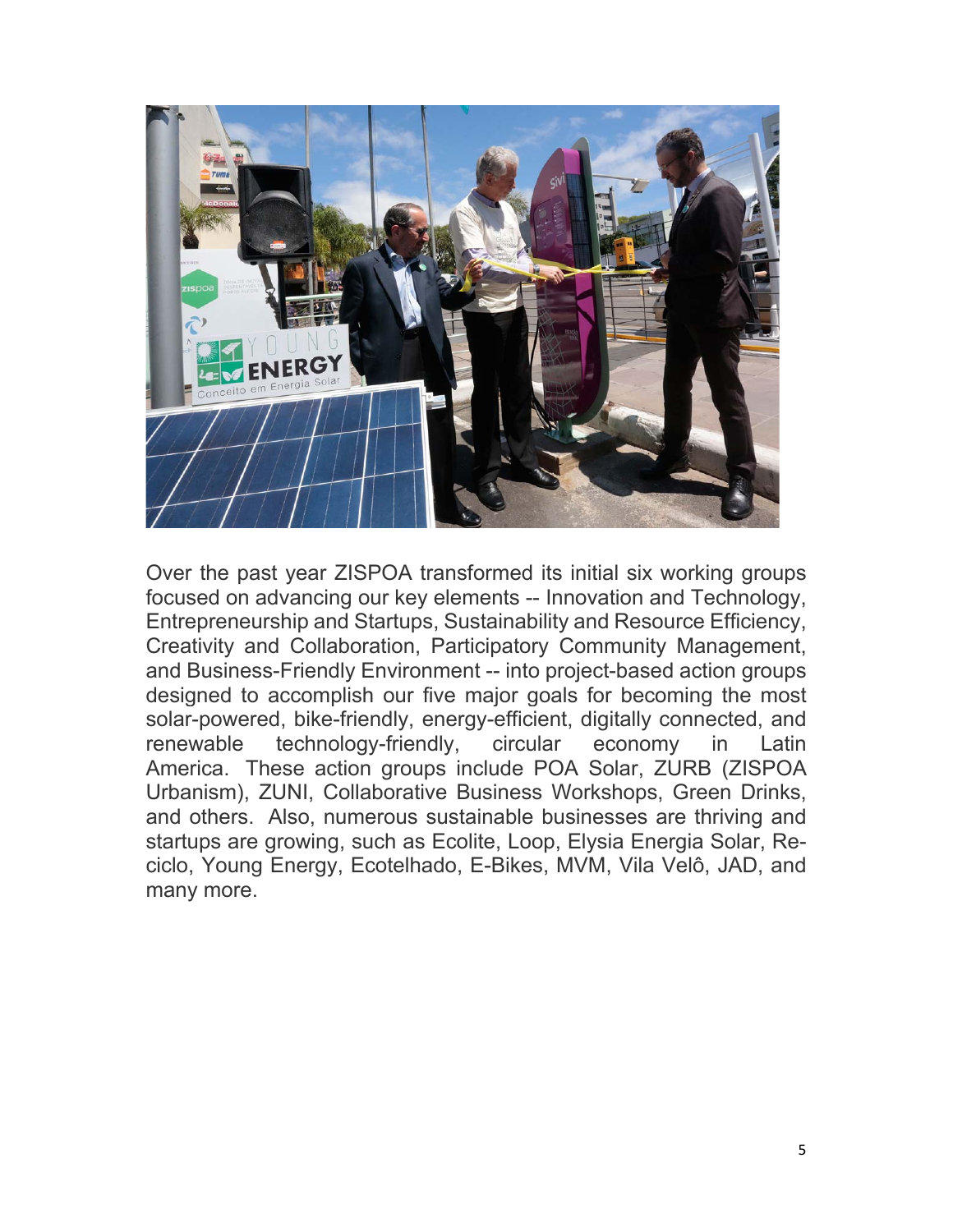

Finally, GUD and ZISPOA are partnering with the US Consulate in Porto Alegre, the Porto Alegre City Government (including Porto Alegre Resiliente, part of the Rockefeller Foundation's 100 Resilient Cities Initiative), UFRGS, and the international GeoSUMR Partnership (Geoinformation for Sustainable Urban Management and Resilience), to strengthen the capacity for using geospatial data to promote solar power and sustainable energy inside ZISPOA and in the nearby 4th District regeneration area.

ZISPOA is the first implementation step of GUD's 2015 World Bankfunded Leapfrog Economic Strategy for the State of Rio Grande do Sul, including its capital city of Porto Alegre, to become the most sustainable and innovative place in Latin America by 2030. GUD intends that Sustainable Innovation Zones be organized in many other cities throughout the state, the nation, the continent, and beyond. The past